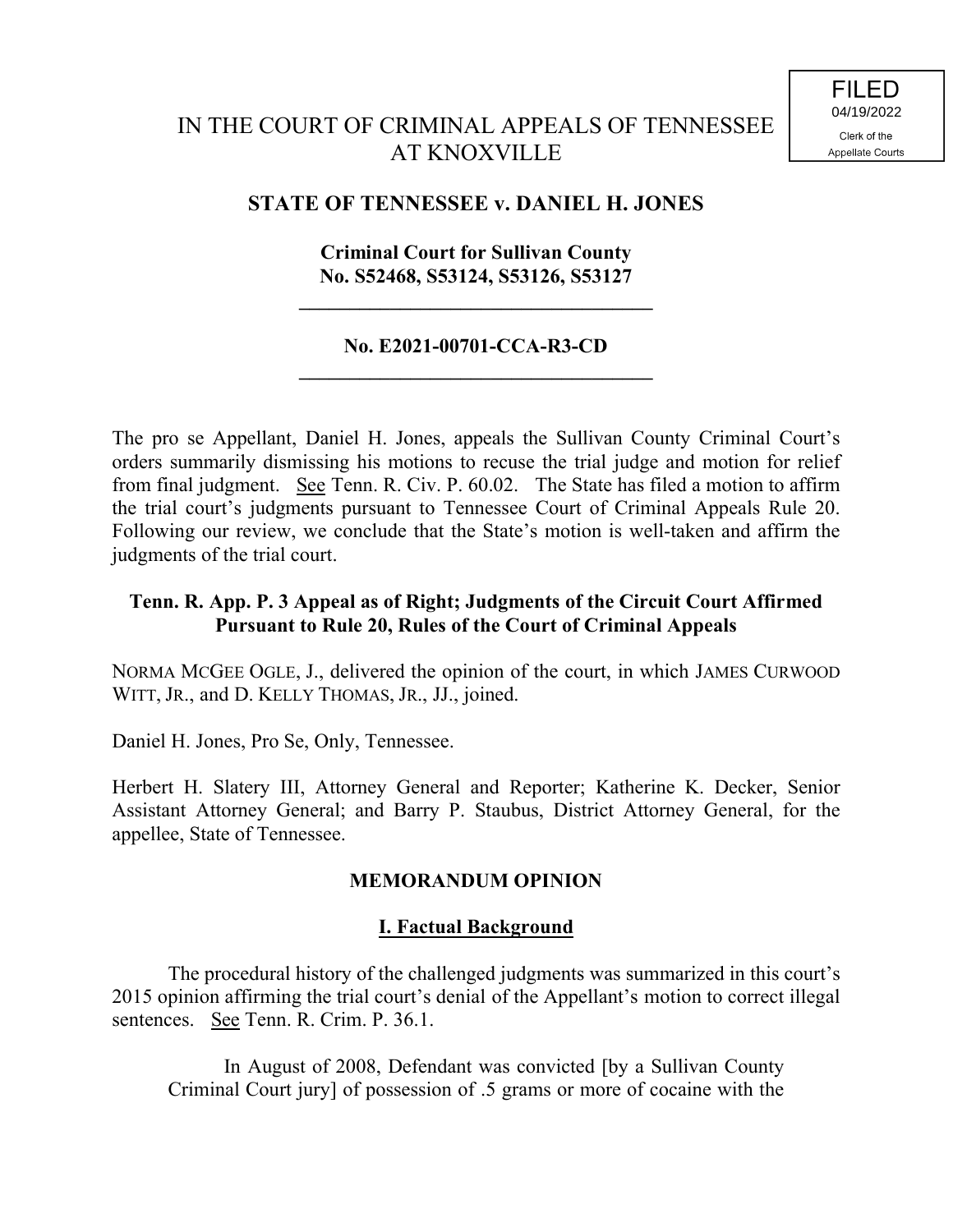intent to sell in Case Number S53,124. Defendant was sentenced to eleven years in incarceration as a Range I, standard offender for this conviction. Defendant filed a direct appeal of this conviction. This Court found that the evidence was sufficient and that the trial court did not abuse its discretion in admitting the evidence. See State v. Daniel H. Jones*,* No. E2010-00016- CCA-R3-CD, 2011 WL 2347711, at \*1 (Tenn. Crim. App. June 6, 2011), perm*.* app*.* denied (Tenn. Sept. 21, 2011) ("*Jones I* ").<sup>1</sup>

On the same day in 2008 that the trial court sentenced Defendant in Case Number S53,124, Defendant pled guilty in three additional cases. In Case Number S52,468, Defendant pled guilty to one count of aggravated assault, a Class C felony. In Case Number S53,126, Defendant pled guilty to one count of possession of .5 grams or more of cocaine for sale, a Class B felony; one count of drug paraphernalia, a Class A misdemeanor; and one count of maintaining a dwelling where drugs are used or sold, a Class D felony. In Case Number S53,127, Defendant pled guilty to possession of cocaine for sale, a Class C felony. For all felony offenses, Defendant was sentenced as a Range I, standard offender.

Pursuant to the plea agreement, Defendant was sentenced, in Case Number S52,468, to a sentence of four years for aggravated assault; in Case Number S53,126, to sentences of twelve years for possession with intent to sell, eleven months and twenty-nine days for possession of drug paraphernalia, and two years for maintaining a dwelling where drugs are used or sold; and in Case Number S53,127, to a sentence of four years for possession with intent to sell. Id*.* The sentences in each case were ordered to be served consecutively, with the sentences in Case Number S53,126 running concurrently with each other, for a total effective sentence of twenty years as a Range I, standard offender. Id*.* This effective twenty-year sentence was ordered to be served consecutively to the eleven-year sentence in Case Number S53,124, for a total sentence of thirty-one years. See State v. Daniel Henderson Jones*,* No. E2009-00182-CCA-R3-CD, 2010 WL 2812621, at \*1 (Tenn.Crim.App. July 16, 2010), perm*.* app*.* denied (Tenn. Nov. 12, 2010) ("*Jones II* ").<sup>2</sup>

Defendant filed a motion for reduction of sentence, in which he alleged that the total length of his sentences exceeded the sentencing range for a Range I, standard offender for a single Class B felony. Id*.* This Court determined that "the sentences were imposed pursuant to a plea agreement, and . . . all elements of the sentencing decision were agreed to by the parties and not open to consideration by the trial court." Id*.* at \*3. Because "no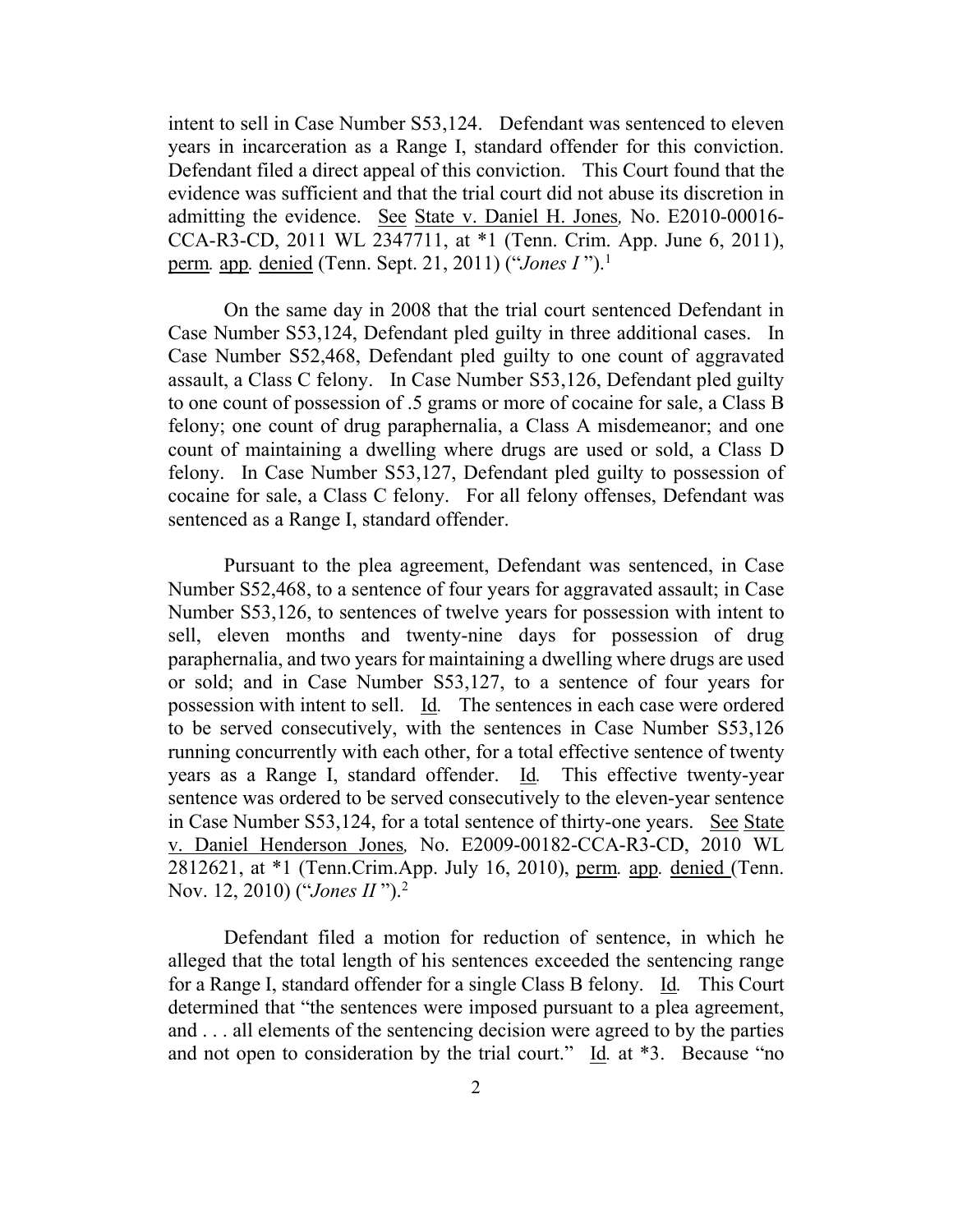new developments" had occurred, this Court determined in *Jones II* that the trial court did not abuse its discretion in denying Defendant's motion for reduction of sentence. Id*.*

. . . . . On October 2, 2014, Defendant filed a motion for correction of an illegal sentence pursuant to Rule 36.1 of the Tennessee Rules of Criminal Procedure ("the Rule"). Accompanying the motion were an affidavit and memorandum of law. Defendant argued that his sentence was "beyond the range of his punishment . . . for his class of offense." In other words, he complains that he was sentenced to more than twelve years as a Range I, standard offender for a Class B felony. The trial court dismissed the motion without a hearing and without appointment of counsel, finding as follows:

None of [Defendant's] class B felony convictions are for more than twelve years. [Defendant] has failed to state a colorable claim as to his assertion. The length of sentence in each of [Defendant's] cases is authorized by statute. [Defendant] did not receive a sentence outside of Range I for any class of felony for which he was convicted.

[Defendant] also makes vague assertions that he did not understand his sentence or that he believed he was being sentenced as a mitigated offender. However the guilty plea acceptance form belies these assertions because it clearly outlines the length of the agreed sentence as well as the range of punishment. . . .

State v. Daniel H. Jones, No. E2014-02463-CCA-R3-CD, 2015 WL 4505959, at \*1-2 (Tenn. Crim. App. July 24, 2015) (footnotes omitted), perm*.* app*.* denied (Tenn. Oct. 16, 2015) (*Jones III*). This court affirmed the trial court's denial of relief, concluding that the Appellant failed to state a colorable claim for Rule 36.1 relief. Id. at \*3.

On July 28, 2017, the Appellant filed in the Sullivan County Criminal Court a "Request for Declaration of Rights," citing Tennessee Code Annotated section 29-14- 102(a), the Declaratory Judgment Act. On September 18, 2017, the trial court summarily denied relief, ruling that declaratory relief was not an appropriate method to challenge sentencing judgments. On appeal, this court, via memorandum opinion, affirmed the trial court's summary denial of relief, concluding that "the Appellant cannot seek declaratory relief to challenge the length of his sentence." Daniel H. Jones v. State, No. E2017-02026- CCA-R3-CO, 2018 WL 3689492, at \*2 (Tenn. Crim. App. Aug. 2, 2018), perm. app. denied (Tenn. Oct. 10, 2018) (*Jones IV*).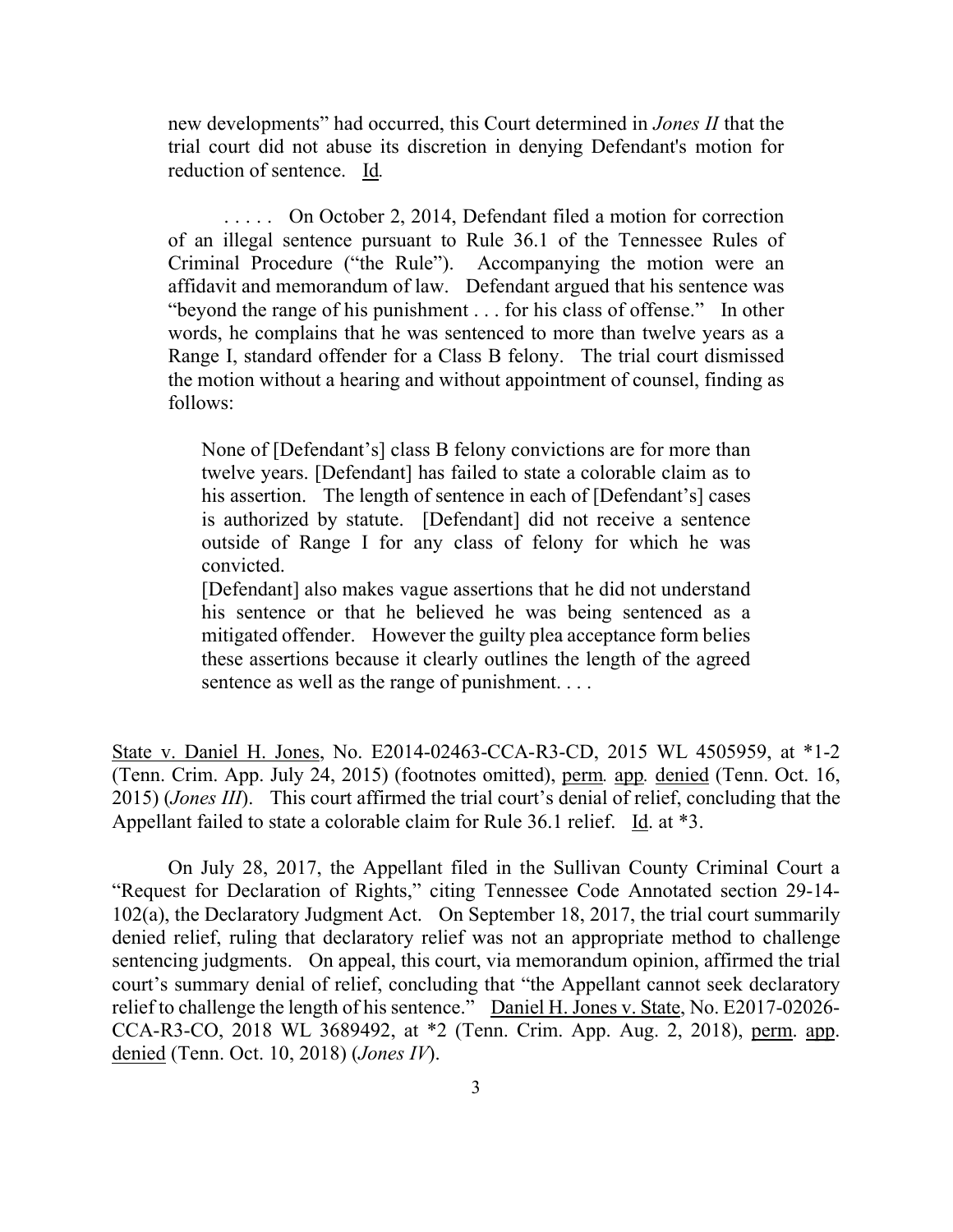On February 16, 2021, the Appellant filed in the Sullivan County Criminal Court a "Motion for Recusal of Trial Judge" and a "Motion for Relief from Final Judgment – Fraud" filed pursuant to Tennessee Rule of Civil Procedure 60.02. The motion for recusal asserted that the trial court's September 18, 2017 order dismissing his motion for declaratory relief, which was affirmed in *Jones IV*, evidenced bias against the Appellant requiring recusal. On February 17, 2021, the trial court denied the Appellant's motion to recuse, ruling that the Appellant's dissatisfaction with the trial court's previous ruling did not warrant recusal. The Appellant did not seek an appeal from that order. *See* Tenn. R. Sup. Ct. 10B § 2. Thereafter, on March 15, 2021, the Appellant filed in the trial court a "Motion to Alter and Amend Judgment Denying Recusal." On April 7, 2021, the Appellant filed in the trial court a "Notice – Motion for Scheduling Order." On June 14, 2021, the trial court filed two orders: one dismissing the Appellant's March 15, 2021 motion and reaffirming the February 17, 2021 order denying the motion to recuse and another dismissing the motion for relief of judgment. In denying the motion for relief from judgment, the trial court ruled that Tennessee Rule of Civil Procedure 60.02 provides a civil remedy that is not available to challenge a final judgment in a criminal case. On June 24, 2021, the Appellant filed a timely notice of appeal in this court. After the filing of the Appellant's brief, the State filed a motion to affirm the trial court's judgments by memorandum opinion. The Appellant filed a response in opposition to the State's motion, arguing that the motion should be denied and that his appeal should be transferred to the Court of Appeals. The Appellant's response is not well-taken. For the reasons discussed, the State's motion is GRANTED.

Prior adverse rulings of the trial court are insufficient, without more, to justify recusal of a judge. Alley v. State, 882 S.W.2d 810, 821 (Tenn. Crim. App. 1994); see also State v. Reid, 313 S.W.3d 792, 916 (Tenn. 2006). Therefore, we conclude that the trial court properly denied the Appellant's "Motion to Alter and Amend Judgment Denying Recusal."

Regarding the trial court's order dismissing the motion for relief from judgment filed pursuant to Rule 60.02, this court has advised that

Judgment of convictions are criminal matters and are therefore not governed by the rules of civil procedure. Instead, they are governed by the rules and statutes dealing with criminal procedure. . . . The Rules of Civil Procedure are limited in application to civil matters. . . . The Rules of Civil Procedure have no bearing on criminal matters and cannot be used as a post-conviction method to challenge judgments of conviction.